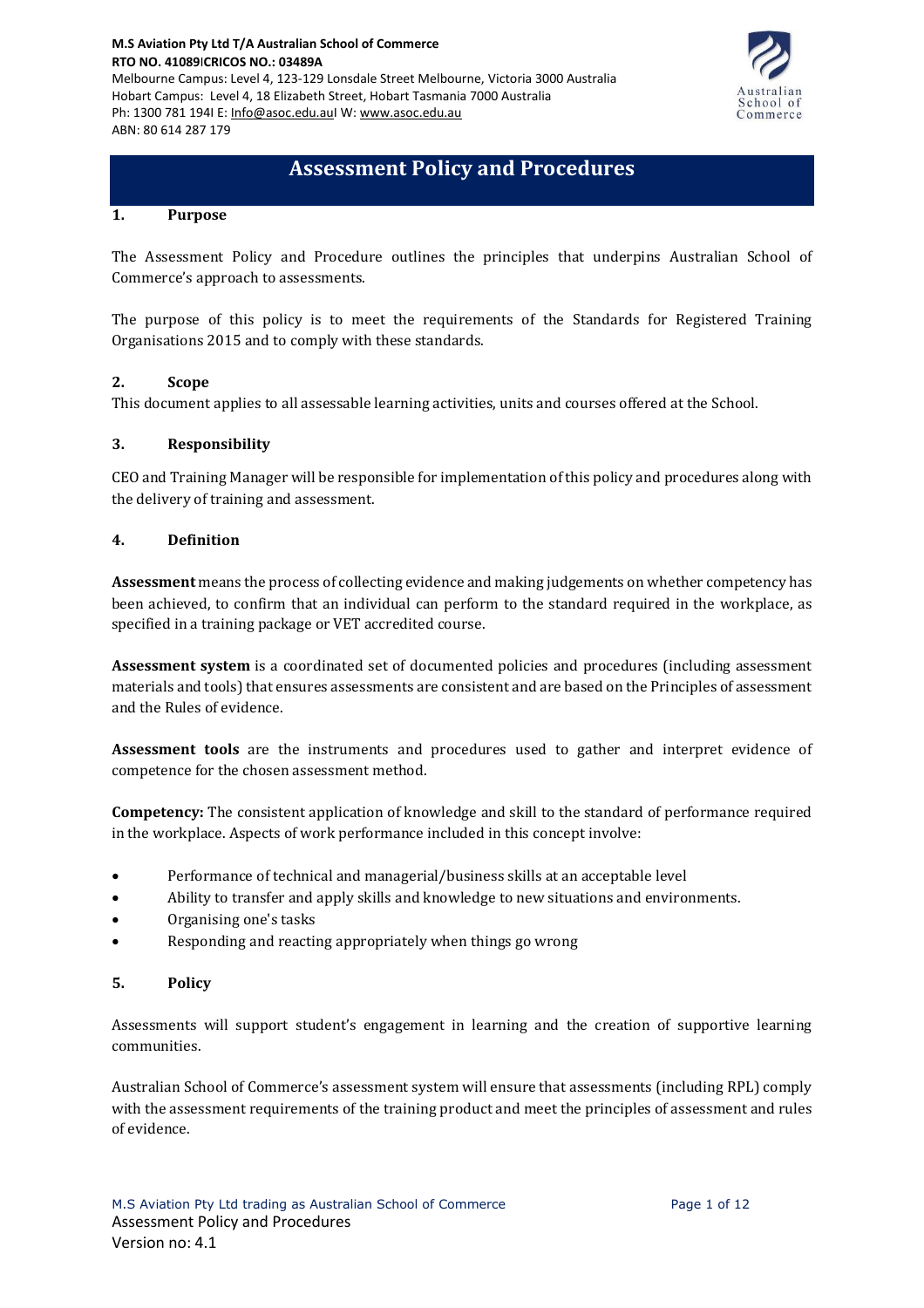# **M.S Aviation Pty Ltd T/A Australian School of Commerce RTO NO. 41089**I**CRICOS NO.: 03489A**

Melbourne Campus: Level 4, 123-129 Lonsdale Street Melbourne, Victoria 3000 Australia Hobart Campus: Level 4, 18 Elizabeth Street, Hobart Tasmania 7000 Australia Ph: 1300 781 194I E: [Info@asoc.edu.auI](mailto:Info@asoc.edu.au) W: [www.asoc.edu.au](http://www.asoc.edu.au/) ABN: 80 614 287 179



All assessments will:

• comply with the assessment guidelines included in the applicable nationally endorsed Training Packages or the assessment requirements specified in accredited courses

• include coversheets that contains student declaration with respective to student and assessor's name, date and signature.

lead to the issuing of a Statement of Attainment or Award under the Australian Qualification Framework (AQF) when a person is assessed as competent against nationally endorsed unit(s) of competency in the applicable Training Packages.

• respect, recognise and develop student's current knowledge and experiences and provide appropriate opportunities for the formal recognition of prior learnings.

- be equitable for all learners, taking into account cultural and linguistic needs
- have provision for reassessment on appeal.

All assessments including knowledge test, questions, at Australian School of Commerce must be submitted electronically in a soft copy. All the assessments must be typed by the Learner. However, flexible arrangements can be made if students are unable to submit their assessment electronically due to compassionate or compelling circumstances.

At ASOC, assessments are conducted in accordance with the Principles of Assessment and the Rules of Evidence.

#### **Principles of Assessment**

#### i. **Fairness:**

The individual learner's needs are considered in the assessment process. Where appropriate, reasonable adjustments will be applied by the Australian School of Commerce to consider the individual learner's needs.

Australian School of Commerce will inform the learners about the assessment process and provide the learner with the opportunity to challenge the result of the assessment and be reassessed if necessary.

# **ii. Flexibility:**

Assessment is flexible to the individual learner by:

• reflecting the learner's needs

• assessing competencies held by the learner no matter how and where they have been acquired, and

• drawing from a range of assessment methods and using those that are appropriate to the context, the unit of competency and associated assessment requirements, and the individual.

# **iii. Validity:**

Any assessment decision of Australian School of Commerce is justified, based on the evidence of performance of the individual learner. Validity requires:

assessment against the unit(s) of competency and the associated assessment requirements covers the broad range of skills and knowledge that are essential to competent performance.

• assessment of knowledge and skills is integrated with their practical application.

• assessment is based on evidence that demonstrates that a learner could demonstrate these skills and knowledge in other similar situations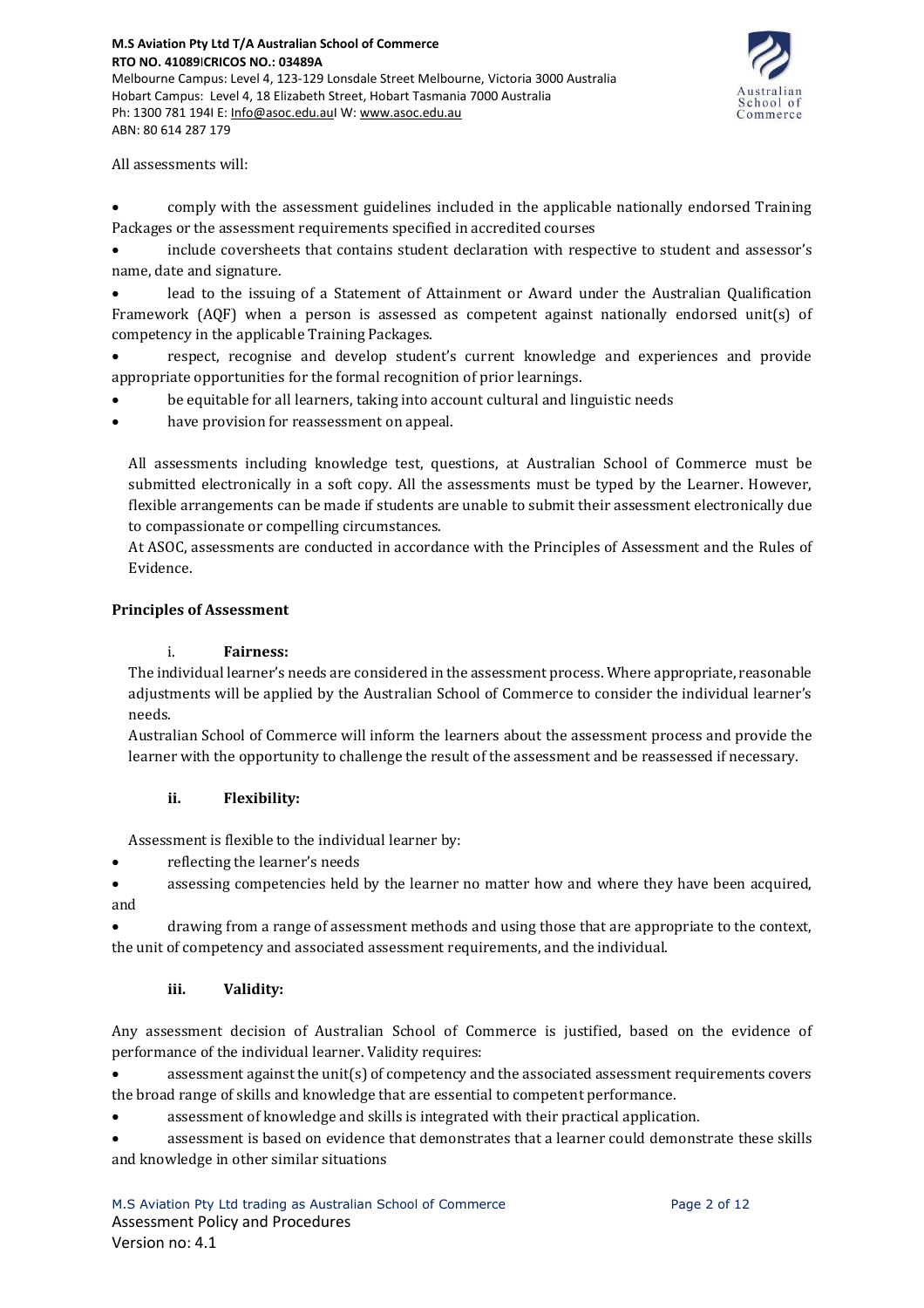

• Judgement of competence is based on evidence of learner performance that is aligned to the unit(s) of competency and associated assessment requirements.

#### iv. **Reliability:**

Evidence presented for assessment is consistently interpreted and assessment results are comparable irrespective of the assessor conducting the assessment.

#### **Rules of Evidence**

#### **v. Validity**

The assessor is assured that the learner has the skills, knowledge and attributes as described in the unit of competency and associated assessment requirements.

#### **vi. Sufficiency**

The assessor is assured that the quality, quantity and relevance of the assessment evidence enable a judgement to be made of a learner's competency.

#### **vii. Authenticity**

The assessor is assured that the evidence presented for assessment is the learner's own work.

#### **viii. Currency**

The assessor is assured that the assessment evidence demonstrates current competency. This requires the assessment evidence to be from the present or the very recent past.

# **Forms of evidence**

A range of assessment methods will be used to accommodate the diversity in student's learning styles and preferences. These assessment methods may include but not restricted to:

- Case studies
- **Projects**
- Reports
- **Presentations**
- Role plays and
- Knowledge Test
- Worksheets
- Practical demonstration in training/workplace kitchen, Logbook (Only applicable for SIT Qualifications)

Detailed list of assessment methods for each course is available with the Training Manager. Students may call 1300 781 194 or send an email request on [info@asoc.edu.au](mailto:info@asoc.edu.au) for more information on assessment methods.

# **Assessors**

The assessor's role is to objectively assess and judge a student's evidence against a set of standards. The assessor will have current knowledge and skills in the relevant industry area and at least to the level being taught.

All assessments at ASOC will be conducted by qualified assessors who have the assessor competencies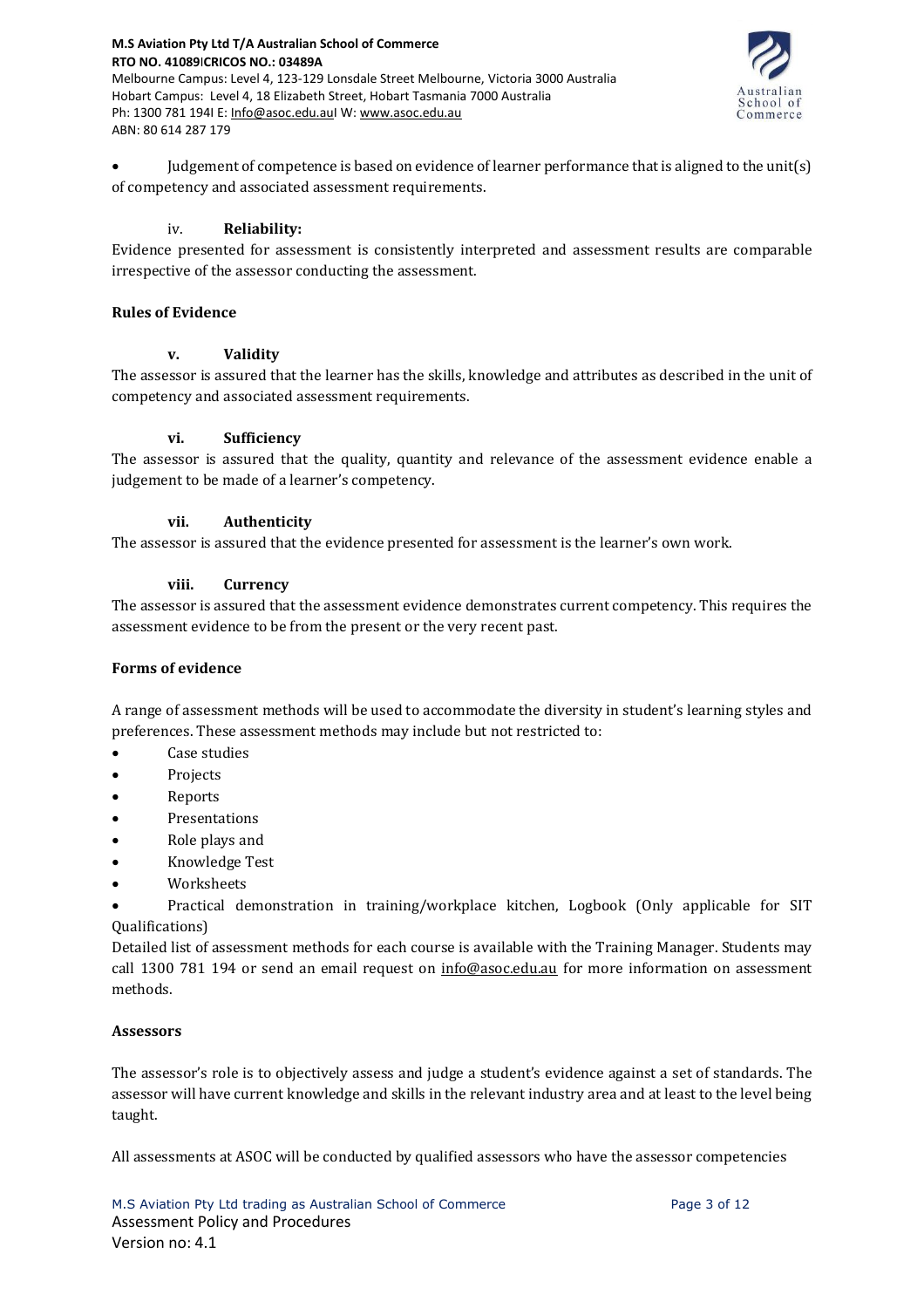

- TAE40116 Certificate IV in Training and Assessment or its successor or
- TAE40110 Certificate IV in Training and Assessment plus the following units:
- o TAELLN411 (or its successor) or TAELLN401A, and
- o TAEASS502 (or its successor) or TAEASS502A or TAEASS502B or
- A diploma or higher-level qualification in adult education.

In addition to these requirements specified above, Australian School of Commerce's training and assessment will be delivered only by persons who have:

- i. Vocational competencies at least to the level being delivered and assessed.
- ii. Current industry skills directly relevant to the training and assessment being provided.
- iii. Current knowledge and skills in vocational training and learning that informs their training and assessment.

**For trainers delivering SIT Qualifications** -In addition to the above requirements, Trainers who will undertake SIT Qualifications must have achieved following:

**For SIT30816- Certificate III in Commercial Cookery:** Trainers who will undertake Certificate III in commercial cookery must have achieved the Certificate III in Commercial Cookery to assess the cookery units as part of Certificate III in Commercial Cookery qualification;

**SIT40516- Certificate IV in Commercial Cookery**: Trainers who will undertake Certificate IV in Commercial Cookery must have achieved Certificate IV in Commercial Cookery to assess the cookery units as part of Certificate IV in Commercial Cookery qualification;

**SIT50416- Diploma of Hospitality Management:** Trainers who will undertake Diploma of Hospitality Management must have achieved Diploma of Hospitality qualification.

In addition to it, all the above SIT trainers must have worked in industry for at least three years where they have applied the skills and knowledge of this unit of competency. The relevant qualification they are delivering or have achieved an equivalent or higher-level qualification and have relevant current industry experience.

The assessor will and must comply with the assessment guidelines and the requirements of this policy and procedures.

#### **Industry currency and Professional Development**

All trainers will be required to maintain current industry skills directly relevant to the training and assessment being provided. This can be demonstrated through but not limited to:

- volunteering or working part-time in the industry area
- Undertaking accredited training relevant to the industry area
- belonging to industry associations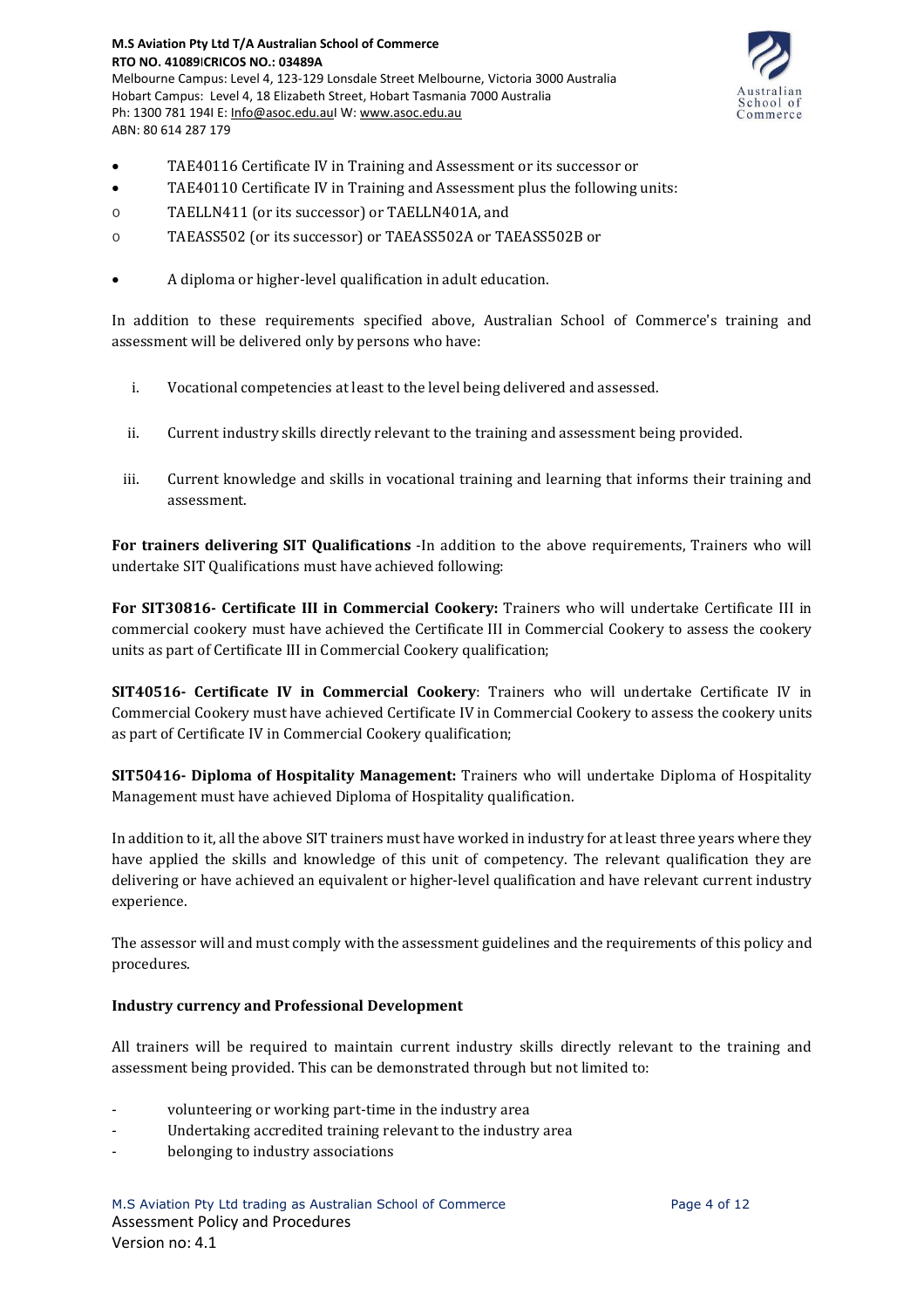

- engaging with industry (for example, through discussions with employers or attending industry networking events)
- reading industry journals and subscriptions
- staying informed about changes to technology
- keeping up to date with changes to legislation

All trainers will be required to continue taking professional development in the fields of knowledge and practice of vocational training and learning that informs their training and assessment.

# **6. Benchmark for Competency**

All students enrolled atthe School must successfully achieve competency in all units included in every stage of their course to obtain their appropriate certification.

# **7. Penalties for Plagiarism, collusion and cheating**

Acts of plagiarism, collusion and cheating are not permitted in any work completed for assessment and will result in a written warning and repeating the VET unit of competency, as well as incurring any associated charges. If a student is found cheating or reported for plagiarism or collusion on any form of assessment, their assessment will be deemed Not Yet Competent. If a student engages in such act for a second time, they may be suspended or expelled from the course. All work submitted must be an accurate reflection of the student's level of competence.

Information on Plagiarism and collusion is defined clearly in ASOC's student handbook or refer to detailed information on Plagiarism and collusion Policy available on ASOC's website.

All plagiarism is unacceptable and each case of plagiarism should be treated on its own merits. Educational procedures will be in place to assist students to avoid submitting assessment work that does not meet the required standards of evidence-based writing.

Inappropriate practices in the use of referencing, citations, quotations or attributions for formative assessment may be dealt with and by the assessor, who may refer students to appropriate resources to improve their academic skills.

Evidence of plagiarism and cheating is treated on a case by case basis and the consequences for students engaging in such practices may include failure of the assessment or unit or exclusion from the course. Suspected incidents of plagiarism involving summative assessments will be dealt with seriously:

• The student's assessment will be deemed Not Yet Competent (NYC). The student will be given a warning and will be required to redo the assessment. Additional charges may apply for re-assessments.

If students are engaged in such act for a second time, they may be suspended or expelled from the course.

• All work submitted must be an accurate reflection of the Student's level of competence. The evidence used to make a decision at Australian School of Commerce about competence will be valid, sufficient, authentic and current.

• For the conditions not mentioned here, refer to the Plagiarism and Cheating Policy and Procedures. Note: Australian School of Commerce will use a plagiarism software to check the authenticity of student's work.

# **8. Reassessment**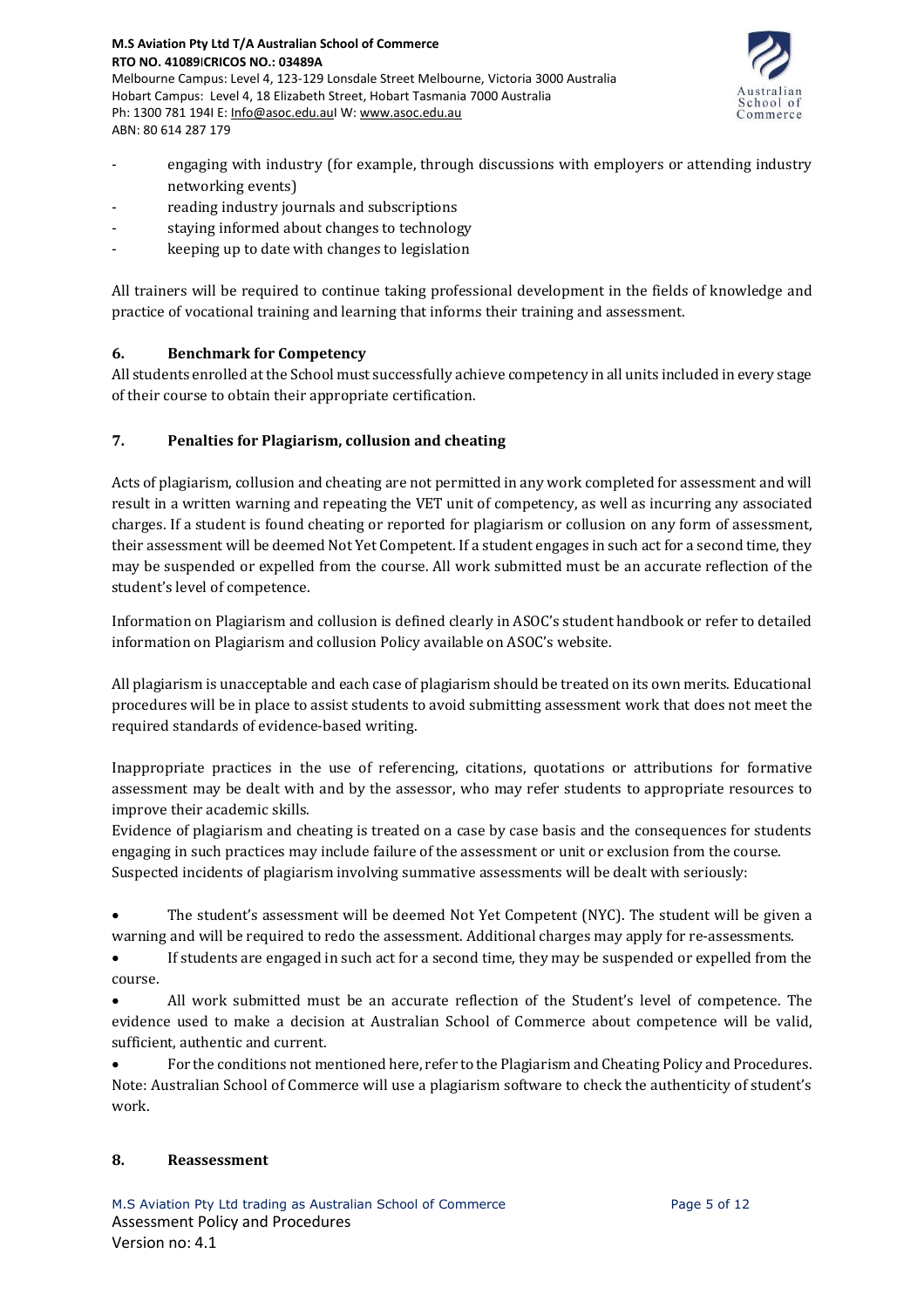

Learners unsuccessful at achieving competency at the first attempt will be given two further opportunities for re-assessment at a mutually agreed time and date. If a learner fails the re-assessment after three attempts, they will be advised to re-enrol in the unit. Students will be given total 3 attempts including 1 original plus 2 reassessments.

Cost of reassessment will be as follows:

- 1st Original submission: Free of cost
- 2nd Reassessment fee: Free of cost
	- 3rd Reassessment fee: 300

If student fails in the 3rd reassessment, then students will have to repeat unit. Repeat unit fee- \$300.

Not attending for an assessment will be counted as one assessment attempt for each occurrence unless:

• the student can provide a certificate from a registered medical practitioner indicating that the student was medically unable to attend the assessment; or

• the student can provide independent evidence of exceptional compassionate circumstances beyond the student's control, such as serious illness or death of a close family member to explain the nonattendance at the assessment.

# **For SIT Courses i.e. SIT30816-Certificate III in Commercial Cookery, SIT40516-Certificate IV in Commercial Cookery and SIT50416-Diploma of Hospitality Management:**

Students missing more than one kitchen practical class will not be allowed to sit in re-assessment but will be required to repeat the units as it will not be possible for students to develop the required skills without attending kitchen practical classes. Student's kitchen attendance will be monitored closely and student missing kitchen's practical classes will be treated on a case by case basis. Therefore, to develop skills and knowledge, student must ensure to attend classes regularly.

# **9. Procedures**

This section defines the procedures used for conducting assessments. The procedure applies to all assessments conducted for the purposes of national recognition. Equally, it applies to assessment-only pathways, training and assessment pathways or Recognition of Prior Learning (RPL) as ASOC offers RPL to learners.

# **Step 1. Establish the assessment context**

The Assessor will establish the context and purpose of the assessment by identifying the relevant competency standards, assessment guidelines and qualifications framework.

# **Step 2. Prepare the learners**

The Assessor will discuss and explain the learners about:

- the context and purpose of the assessment process
- the competency standards to be assessed and the evidence to be collected
- assessing the needs of the learners and, where applicable, negotiate reasonable adjustments for assessing people with disabilities without compromising the integrity of the competencies
- seeking feedback regarding the learner's understanding of the competency standards, evidence requirements and assessment process
- determine if the learner is ready for assessment and, in consultation with the learner, decide on the time and place of the assessment.

# **Step 3: Plan and prepare the evidence gathering process**

The Assessor will: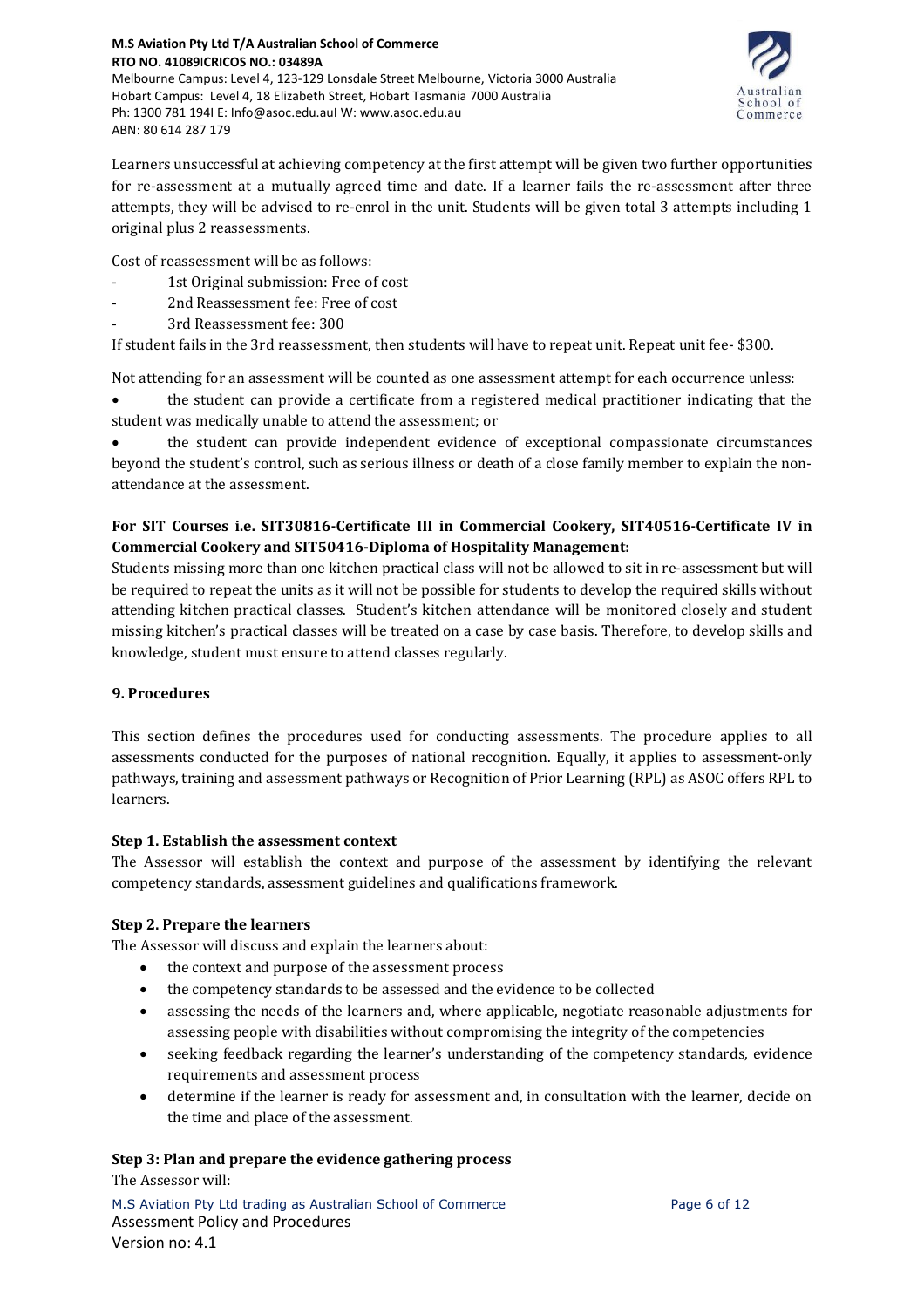

• use Australian School of Commerce's assessment tools to gather sufficient and valid evidence about the learner's performance in order to make the assessment decision in regard to principles of assessment and rules of evidence.

- organise equipment or resources required to support the evidence gathering process.
- coordinate and brief other personnel involved in the evidence gathering process.

# **Step 4: Collect the evidence and make the assessment decision**

# **The assessor will:**

• Establish and oversee the evidence gathering process to ensure its validity, reliability, fairness and flexibility.

• Collect appropriate evidence and assess this against the Elements, Performance evidence, Knowledge evidence and Foundation skills in the relevant Units of Competency.

• evaluate evidence in terms of the four dimensions of competency − task skills, task management skills, contingency management skills and job/role environment skills

• incorporate allowable adjustments to the assessment procedure without compromising the integrity of the competencies

• evaluate the evidence in terms of validity, sufficiency, authenticity, currency, consistency and equity.

- record details of evidence collected.
- make a judgement about the learner's competency based on the evidence and the relevant Unit[s] of Competency.

# **Step 5: Review the assessment for each unit of competency.**

As requested by the School, the trainer/assessor must:

• participate in a review of the assessment process, including participating in validation and moderation meetings.

# **Step 6: Double check the assessment decision**

The assessment that has been evaluated by the trainer/assessors will be double checked and quality assured. Assessments will be randomly picked and reviewed by:

- Cross trainer/ assessor who has not assessed those assessments or
- Training Manager

To ensure effective monitoring of assessment from submitting assessments till the completion of the qualification by student. Assessment will be reviewed as per the Assessment Monitoring Strategy\* using the Assessment Quality Checklist (Appendix 1). Monitoring strategy has been compiled to ensure that assessments are conducted effectively in accordance with the Principles of assessment and Rules of evidence.

# **Assessment Monitoring Strategy\***

"Assessment Monitoring Strategy" outlines provision of checks on quality of the assessment at every stage of assessment journey from assessment tools till issuance of certification including:

- Pre-assessment validation and moderation of assessment tools against training package requirements
- Monitoring assessment methods, procedure, context, and assessment resources when assessment is being conducted to ensure assessment is conducted in line with principal of assessment and evidence is being collected in line with rules of evidence.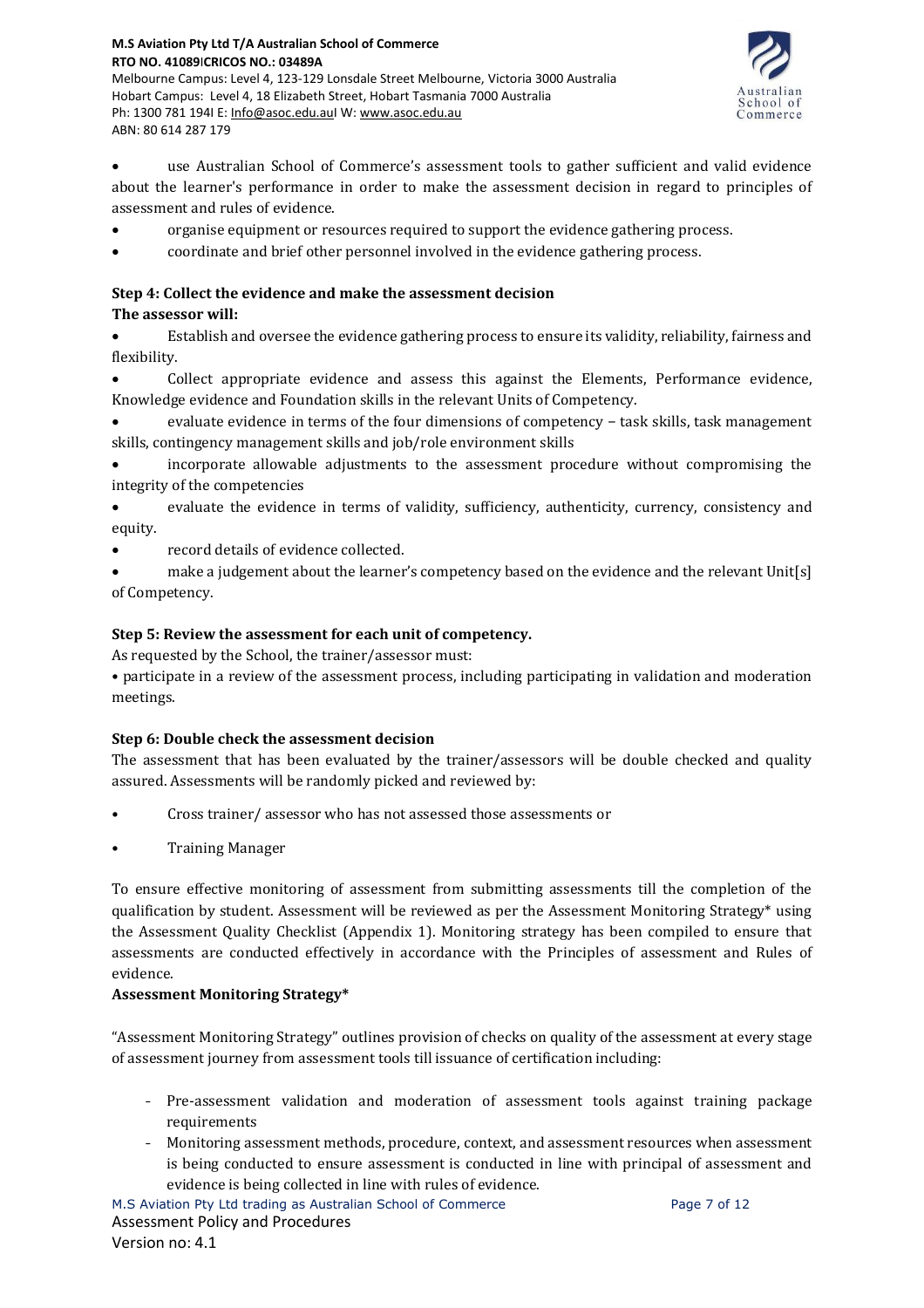

- Monitoring assessment as handed by students to the trainer if completed student assessment work meets rules of evidence
- Using an "Assessment Quality Checklist (Appendix 1)" to ensure student work meets principle of assessment.
- Validating samples of completed student work before finalising results
- Final check of completed assessment before issuing any statement of attainment or certification using certificate issuance checklist.

# **Step 7: Provide feedback on the assessment**

The trainer/assessor will and must provide advice to the learner about the outcomes of the assessment process. This includes providing the learners with:

- Clear and constructive feedback on the assessment decision
- Information on ways of overcoming any identified gaps in competency revealed by the assessment, the opportunity to discuss the assessment process and outcome information on reassessment and the appeals processes
- An opportunity for reassessment.

# **Step 8: Record and report the result**

The trainer/assessor will provide signed and dated assessment outcomes to the Student Administration. Student administration will:

- Record the assessment outcomes for each unit
- Maintain records of the assessment procedures, evidence collected and the outcome.
- Maintain the confidentiality of the assessment outcome.

# **Step 9: Participate in the reassessment and appeals process**

# **The trainer/assessor will:**

- Provide feedback and counselling to the learner, if required, regarding the assessment outcome or process including guidance on further options.
- Provide the learners with information on the reassessment and appeals process

• Report any assessment decision that is disputed by the learner to the Training Manager and/or Administration Manager.

• Participate in the reassessment or complaints and appeal according to the policies and procedures of ASOC. The process and policy for complaints and appeals and reassessment is available on Australian School of Commerce's website [www.asoc.edu.au.](http://www.asoc.edu.au/)

# **9. Validation**

Australian School of Commerce will validate each training product at least once every five years, with at least 50 per cent of products validated within the first three years of each five-year cycle, taking into account the relative risks of all of the training products on the ASOC's scope of registration.

Systematic Validation of ASOC's assessment practices and judgements will be undertaken by one or more persons who are not directly involved in the particular instance of delivery and assessment of the training product being validated, and who collectively have:

- i. vocational competencies and current industry skills relevant to the assessment being validated;
- ii. current knowledge and skills in vocational teaching and learning; and
- iii. the training and assessment credential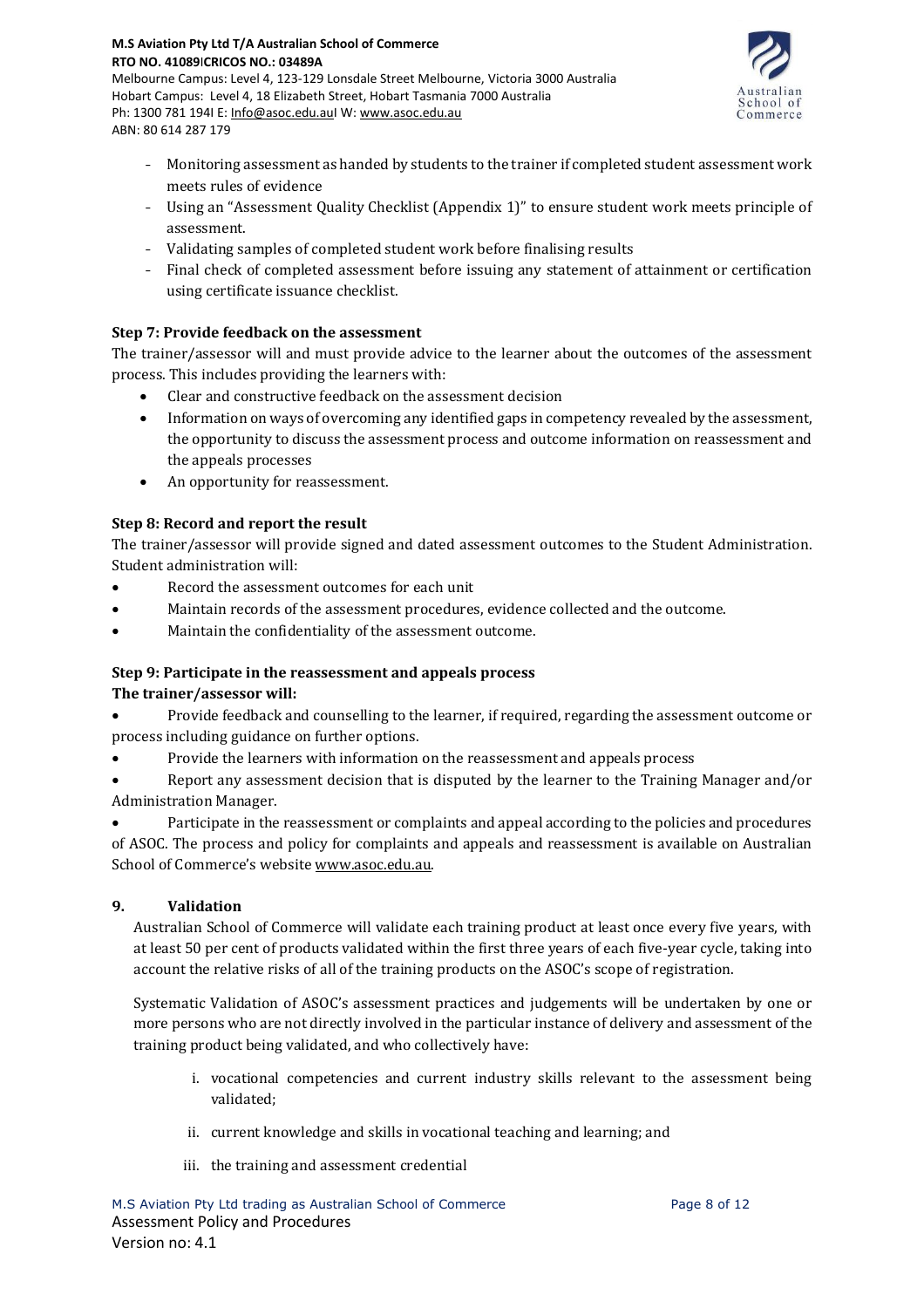

Please refer to the Validation Policy for more information available from ASOC's reception.

#### **10. Industry Consultation**

ASOC will engage with the industry and utilise the information gained in the development, validation and monitoring of training and assessment services provided by ASOC.

#### **Purpose of industry consultation is:**

To engage with industry stakeholders (such as employers) is critical to ensure that training and assessment is aligned with current methods, technology, products and performance expectations for the performance evidence specified in the training package or VET accredited course.

To implement a range of strategies for industry engagement and systematically use the outcome of that industry engagement to ensure industry relevance of:

- training and assessment strategies, practices and resources.
- The current industry skills of its trainers and assessors

#### **Procedures**

#### **10.1Identify appropriate Industry representatives**

ASOC will identify relevant industry personnel or organisation who can provide feedback on the training and assessment practices for each Industry area. A minimum of two industry representatives will be consulted and engaged for delivery and assessment program.

Industry engagement may take place with the following people or organisations:

- Industry professionals e.g. Chefs, business managers etc.
- Industry trainers and assessors
- Business owners/employers in that particular industry for which TAS is being developed for.
- Business owners/employers whose staff undertake accredited workplace training in the qualification that the Training and Assessment Strategy is being developed for.
- Other relevant stakeholders.

ASOC will ensure collection of details about the Industry Representatives, such as:

- Name and company
- Description of how the representative is involved in the industry.

#### **10.2 Engaging and Documenting Engagement**

ASOC will undertake Industry Engagement by providing a range of information in relation to the training and assessment strategies to the industry representatives, and seek feedback as to the most appropriate method of providing the TAS, achieve suitable industry outcomes, and trainer and assessor requirements to ensure industry relevance.

Feedback areas may include (but not limited to) the following:

- Electives units
- Work based training structure

M.S Aviation Pty Ltd trading as Australian School of Commerce Page 9 of 12 Assessment Policy and Procedures Version no: 4.1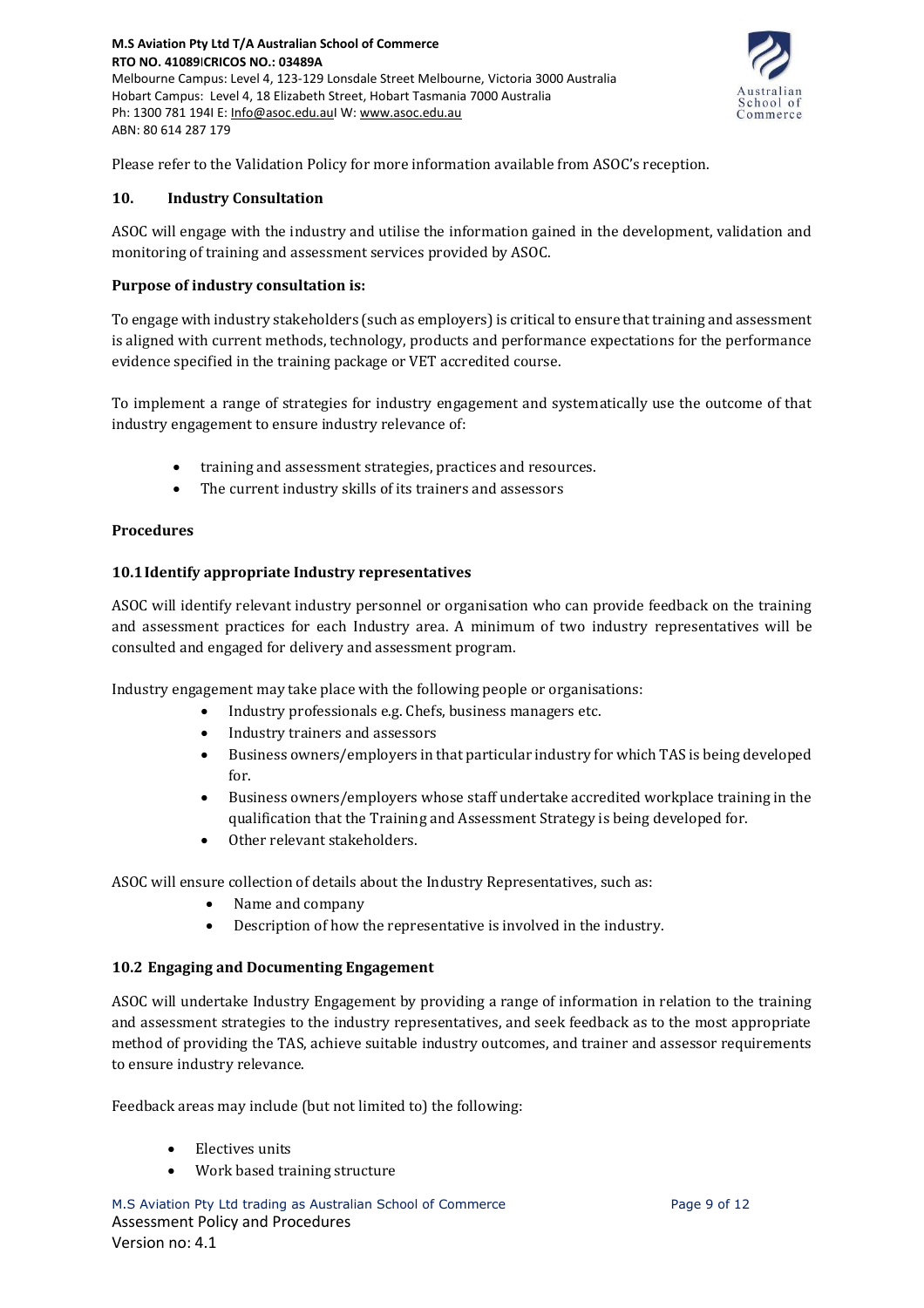**RTO NO. 41089**I**CRICOS NO.: 03489A** Melbourne Campus: Level 4, 123-129 Lonsdale Street Melbourne, Victoria 3000 Australia Hobart Campus: Level 4, 18 Elizabeth Street, Hobart Tasmania 7000 Australia Ph: 1300 781 194I E: [Info@asoc.edu.auI](mailto:Info@asoc.edu.au) W: [www.asoc.edu.au](http://www.asoc.edu.au/) ABN: 80 614 287 179



- Amount of training, duration and schedule
- Assessment methods

**M.S Aviation Pty Ltd T/A Australian School of Commerce**

• Requirements of trainers and assessors

Engagement with Industry may occur face-to face meetings, email, or other relevant medium to ensure industry engagement can be achieved.

To document the Industry engagement & consultation, the CEO and Training Manager will ensure industry representative's feedback is documented through "Industry consultation form"' and action plan at the back of from for any action identified.

All feedback received will be reviewed and where appropriate will be:

- Incorporated into ASOC's Training and Assessment Strategies
- Reflected in the delivery and assessment methodology and assessment tools
- Where relevant, included in the knowledge and skills required of trainers and assessors

ASOC will document all training and relevant strategies that will be developed in response to information obtained through engaging with industry stakeholders.

#### **10.3 Ongoing Industry Engagement**

ASOC will retain the evidence that ASOC has

- Consulted relevant stakeholders and
- Incorporated stakeholder feedback into the development and ongoing review of strategies.

ASOC will regularly undertake Industrial engagement and retain evidence of recent engagement as well as historic activity.

#### **APPENDIX 1 Assessment Quality Review Checklist**

The following document is to be used to review the candidate assessment tool assessed by the assessor and in accordance with the Principles of Assessment and Rules of Evidence (clause 1.8 of RTO's standards). Please complete all areas.

| ASSESSMENT QUALITY REVIEW CHECKLIST                                     |  |  |  |
|-------------------------------------------------------------------------|--|--|--|
| Qualification                                                           |  |  |  |
| <b>Trainer name</b>                                                     |  |  |  |
| Unit code and name                                                      |  |  |  |
| <b>Student name</b>                                                     |  |  |  |
| <b>Student ID</b>                                                       |  |  |  |
| List all the evidences that are to be reviewed as part of this process. |  |  |  |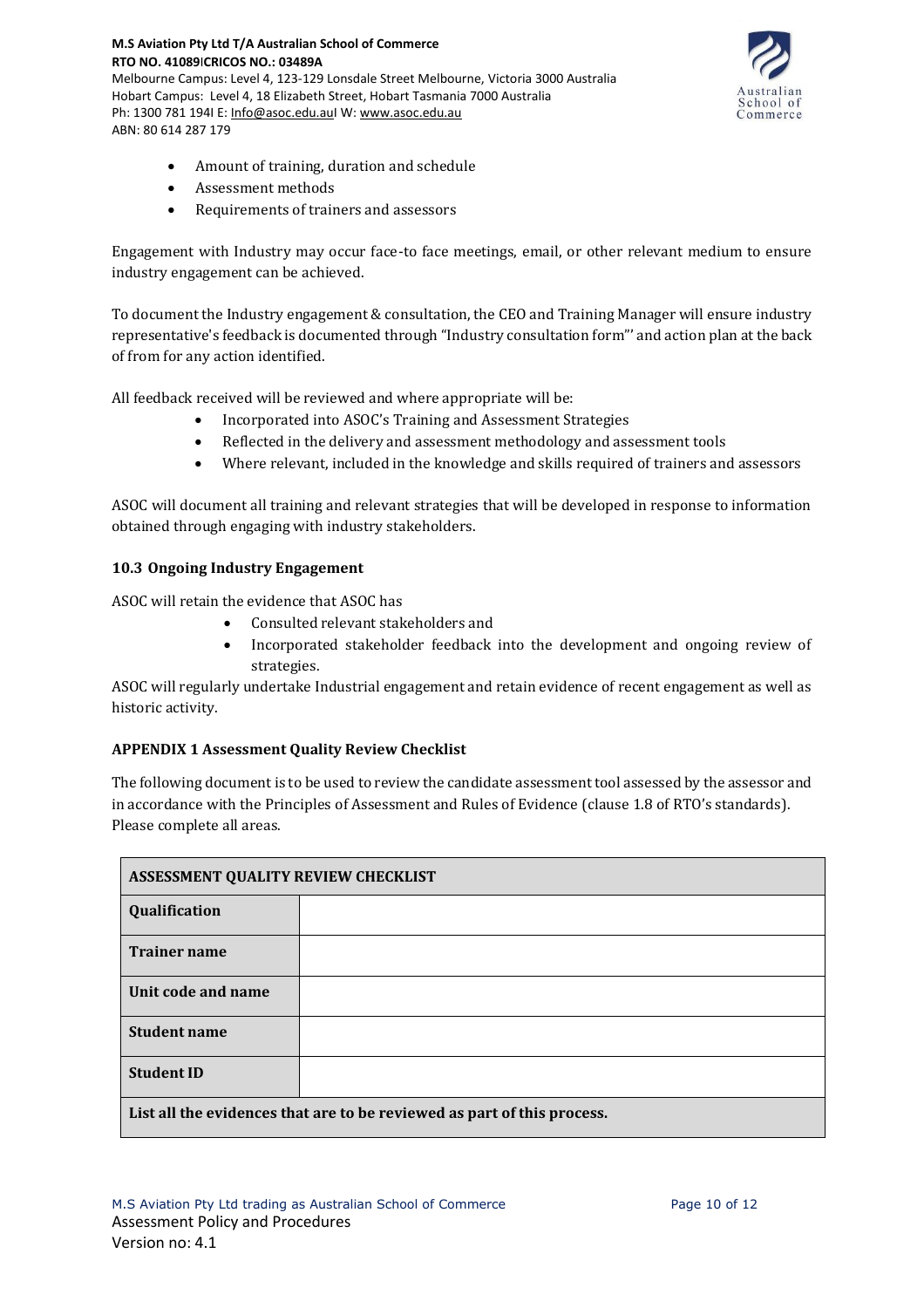#### **M.S Aviation Pty Ltd T/A Australian School of Commerce RTO NO. 41089**I**CRICOS NO.: 03489A**

Melbourne Campus: Level 4, 123-129 Lonsdale Street Melbourne, Victoria 3000 Australia Hobart Campus: Level 4, 18 Elizabeth Street, Hobart Tasmania 7000 Australia Ph: 1300 781 1941 E: [Info@asoc.edu.auI](mailto:Info@asoc.edu.au) W: [www.asoc.edu.au](http://www.asoc.edu.au/) ABN: 80 614 287 179



| ASSESSMENT QUALITY REVIEW CHECKLIST                                                                                                        |        |                                 |  |  |  |
|--------------------------------------------------------------------------------------------------------------------------------------------|--------|---------------------------------|--|--|--|
| Candidate assessment tool<br>$\Box$                                                                                                        |        |                                 |  |  |  |
| Evidences provided by student (student work)<br>⊔                                                                                          |        |                                 |  |  |  |
| Observation/Demonstration Checklist<br>⊔                                                                                                   |        |                                 |  |  |  |
| <b>Review Question</b>                                                                                                                     | Y/N/NA | <b>Comments and suggestions</b> |  |  |  |
| Has the student name and ID recorded on the<br>$\bullet$<br>assessment evidence.                                                           |        |                                 |  |  |  |
| Is there any evidence of plagiarism in the<br>$\bullet$<br>student work?                                                                   |        |                                 |  |  |  |
| Is there any sign of copying and collusion in<br>٠<br>the student work?                                                                    |        |                                 |  |  |  |
| Has the student response been of sufficient<br>$\bullet$<br>length (number of words)?                                                      |        |                                 |  |  |  |
| the<br>student<br>provided<br>Has<br>accurate<br>$\bullet$<br>information to answer each of the questions<br>and align with model answers? |        |                                 |  |  |  |
| Have all questions been completed by the<br>$\bullet$<br>student?                                                                          |        |                                 |  |  |  |
| Has student provided all the required task<br>$\bullet$<br>responses?                                                                      |        |                                 |  |  |  |
| the<br>(C/NYC)<br>outcome<br>Is.<br>assessment<br>recorded on the summary sheet and has the<br>productive feedback been provided?          |        |                                 |  |  |  |
| Does the assessor sign off the assessment<br>project/observation checklist?                                                                |        |                                 |  |  |  |
| Does the assessor date the assessment<br>$\bullet$<br>project/observation checklist?                                                       |        |                                 |  |  |  |
| Has the student signed and dated the<br>$\bullet$<br>evidence of assessment provided wherever<br>required?                                 |        |                                 |  |  |  |
| <b>Reviewer</b><br>signature:                                                                                                              |        |                                 |  |  |  |
| <b>Reviewer name:</b>                                                                                                                      |        | Date:                           |  |  |  |
| <b>IMPROVEMENTS/ACTIONS TO BE TAKEN</b>                                                                                                    |        |                                 |  |  |  |
| Complete this section detailing any improvements or action required                                                                        |        |                                 |  |  |  |